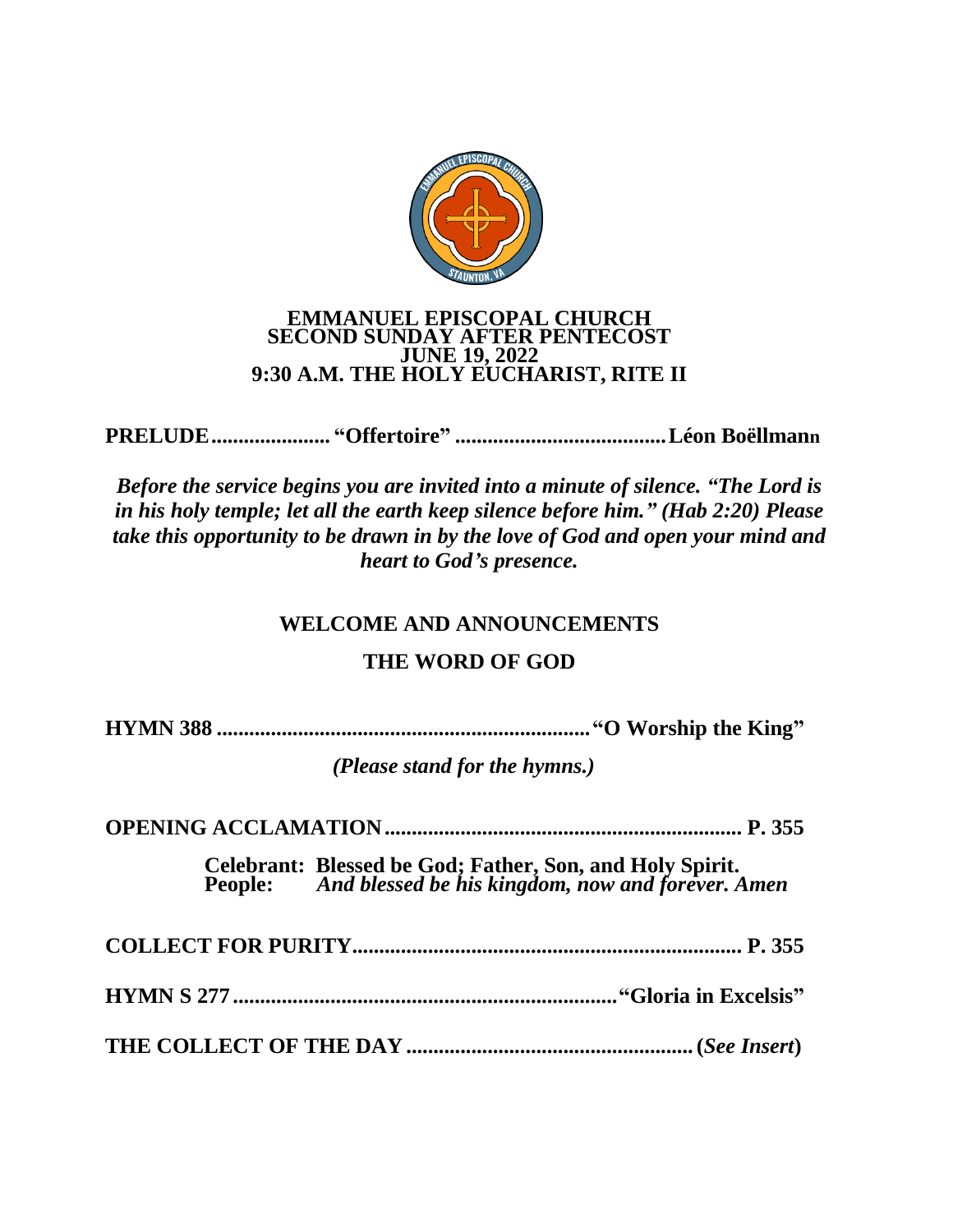#### **THE LESSONS**

| <b>Remain seated</b>                                    |
|---------------------------------------------------------|
|                                                         |
|                                                         |
|                                                         |
|                                                         |
|                                                         |
| OFFERTORY HYMN 367  "Thine Arm, O Lord, in Days of Old" |
|                                                         |

#### **THE HOLY COMMUNION**

*All baptized Christians are welcome to receive Communion. Please wait in your pew until an usher invites you to come forward. After you receive bread from the priest, turn to the right or left and take a cup with wine from the Chalicist. As you return to your seat, please place the cup on the tray by the front pew. If instead of Communion, you prefer to receive a blessing, cross your arms across your chest and the priest will bless you. Gluten free wafers and non-alcoholic*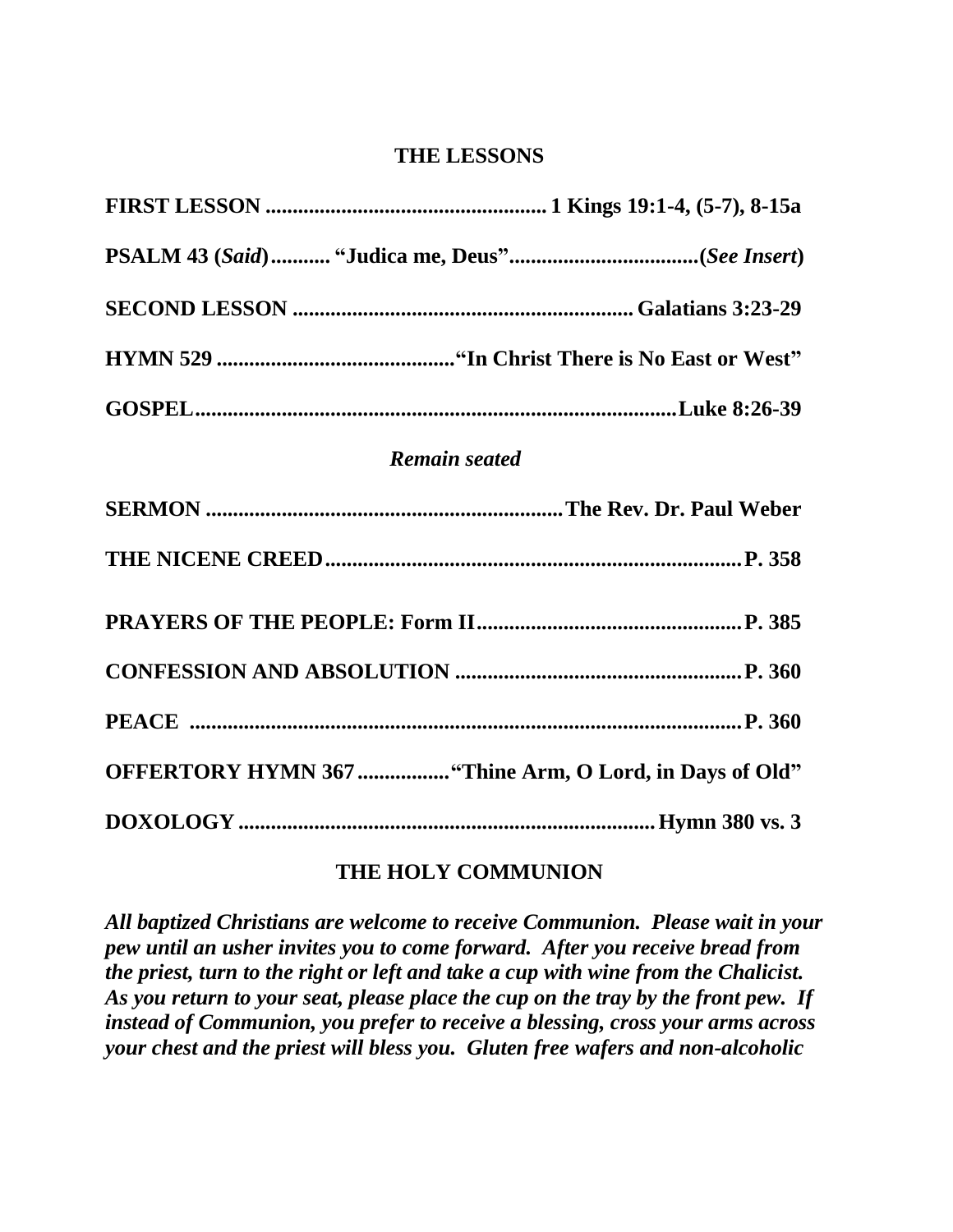|                           | wine are available on request. If you need to have Communion brought to you, |
|---------------------------|------------------------------------------------------------------------------|
| please let an usher know. |                                                                              |

| After the Sanctus the congregation stands or kneels for the Consecration |
|--------------------------------------------------------------------------|
|                                                                          |
|                                                                          |
|                                                                          |
| <b>COMMUNION MUSIC "Nun Bitten Wir" Dietrich Buxtehude</b>               |
|                                                                          |
|                                                                          |
|                                                                          |
| <b>DISMISSAL</b>                                                         |
| Let us go forth in the name of Christ.                                   |
| Alleluia. Alleluia.                                                      |
| People: Thanks be to God. Alleluia. Alleluia.                            |
| POSTLUDE  "Praise Ye the Triune God"  Friedrich F. Fleming               |
| Permission to podcast/stream the music in this service obtained from ONE |
| LICENSE, License #738412-A All rights reserved.                          |

**THANK YOU to the Rev. Dr. Paul Weber for leading our service today and for preaching.**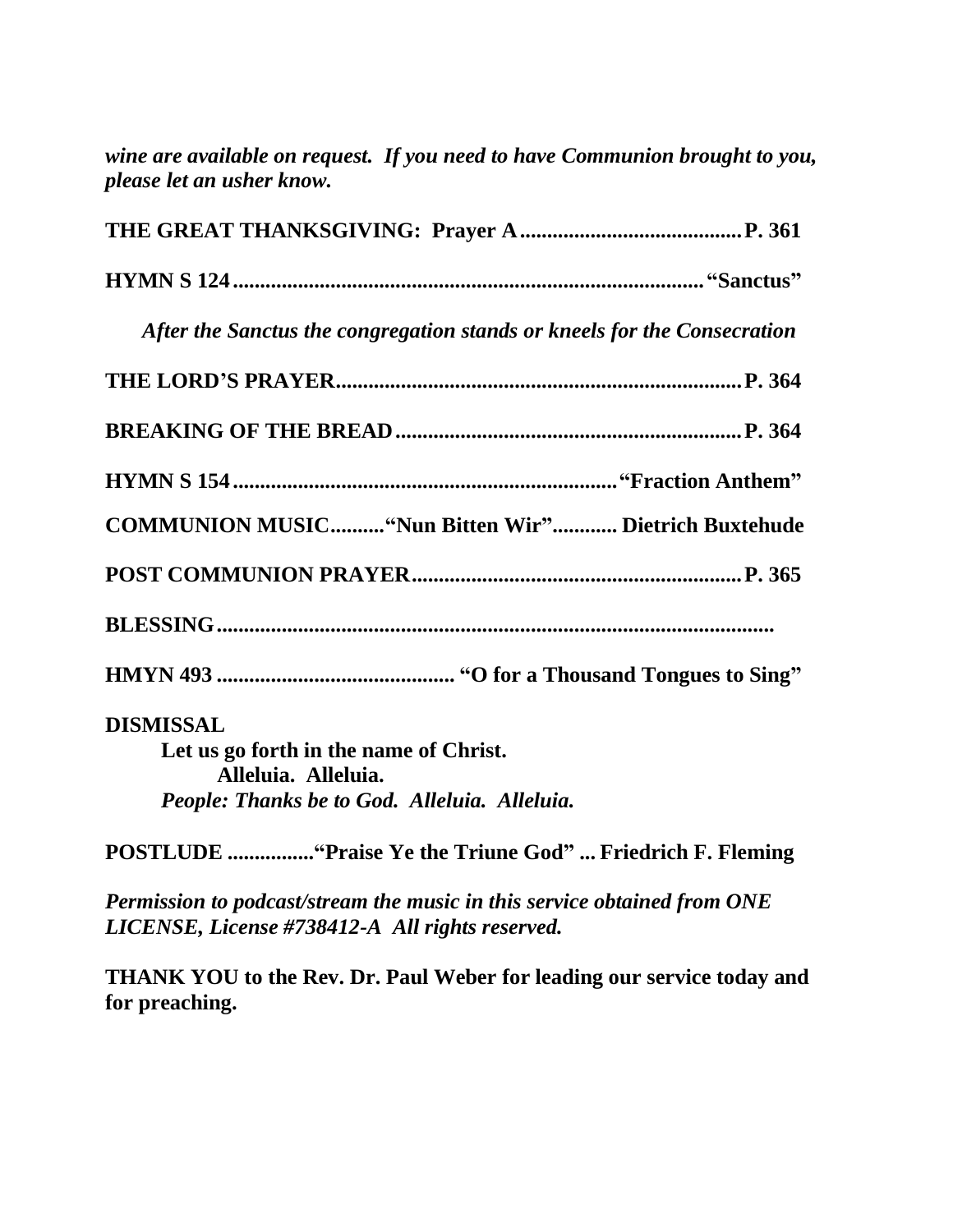**We pray for Christ's comfort and healing Grace for:**

| <b>Baird</b>     | Hal and Peter M.    |
|------------------|---------------------|
| Alice C          | John M.             |
| Charlie C.       | Edwin O.            |
| Neil C.          | Lida P.             |
| <b>Mamie C.</b>  | <b>Retta</b>        |
| <b>Meneta D.</b> | Martha R.           |
| <b>Mary</b>      | Helen R.            |
| Nancy C. C. E.   | Toni S.             |
| Mickey F.        | Jean S.             |
| Richard F.       | Ann B. T.           |
| <b>Frannie</b>   | <b>Vickie</b>       |
| Dolan G.         | <b>Taybronne W.</b> |
| Barry H.         | Gary Y.             |
| Bob H.           | David L.            |
| Art. H           |                     |

**FLOWERS ON THE ALTAR TODAY Are donated by Cass and Michael with gratitude for the Vestry and the volunteers who support worship and activities at Emmanuel Church.**

**Intercessor; Jim Lott, Lector; Elaine Echols, Organist; Sean Dye, Audio; Cass Cannon, Video; Michael Hancock**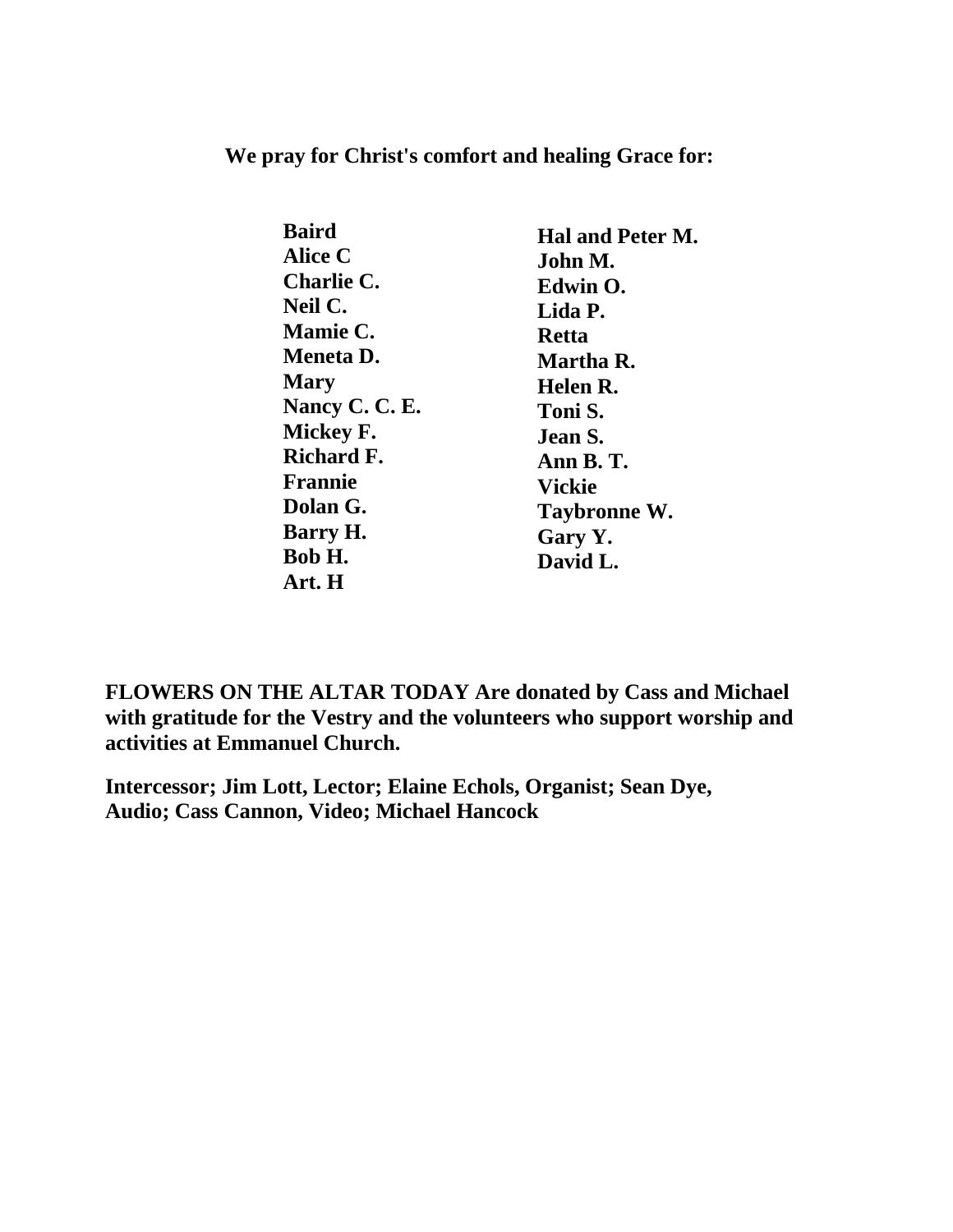### **NEWS AND ANNOUNCEMENTS**

**WE WELCOME Sean Dye to Emmanuel and thank him for playing the organ and adding to our worship while Sarah Grove-Humphries is away. Learn more about Sean in this week's Newsletter!**

**FAREWELL TO THE REV. DR. PAUL WEBER. As most of you know, Fr. Paul, who has been preaching and celebrating Eucharist with us twice a month, will be leaving this summer to take a year-long teaching position at the Episcopal Seminary at Sewanee. We thank him and wish him the very best.**

**COOKING HELP FOR HELPING HANDS URGENTLY NEEDED. Helping Hands Day Camp is a 5-day Bible-based day camp for K through 5th grade sponsored by Emmanuel and other local churches. We often provide the adult instructor for the cooking rotation which entails choosing the cooking projects (snacks this year) and planning the full implementation of the projects with campers. We are in urgent need of a cooking instructor this year. Help is needed the week of August 1-5 from 8:30 a.m. to approximately 1:00 p.m. to include set up and clean up. If you are interested, please email Beverly Harmon at [bsharmon5@gmail.com](mailto:bsharmon5@gmail.com) or call at 540-290-3022 ASAP. It is always a fun and very rewarding week.**

**THANKS TO ALL OF YOU who responded to the summer altar flower request! We have only one Sunday left (July 3) until the month of September! Therefore, the immediate need is (almost) over! We are using a different florist for the summer and so far, the flowers have been lovely! If you have volunteered to donate you may mail your contribution (\$50 per Sunday), drop it by the office or place a check in the collection plate on Sunday. Checks should be made to Emmanuel Church. Please write "Altar Flowers" on the "memo" line. --Bev Coffman and Wendy Brown**

**NEWSLETTER AND EVENT ANNOUNCEMENT requests should be submitted to Caitlin at [Emmanuelspeaks@gmail.com](mailto:Emmanuelspeaks@gmail.com) each week by Thursday morning no later than 10:00 A.M.**